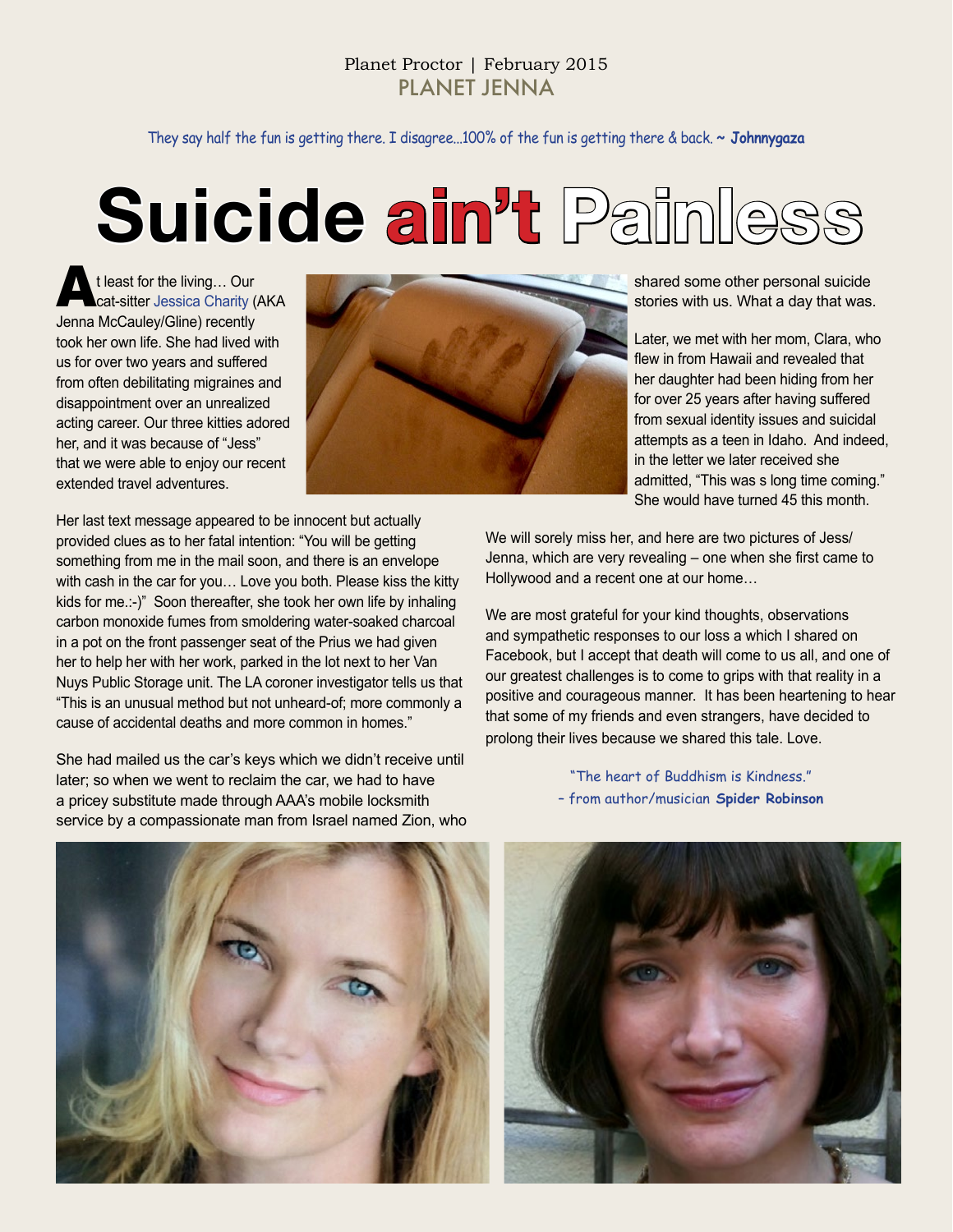#### I AIN'T GOT NO BODY

**Around the same time that I was performing my reading of Don Quixote with the LAGQ at the Laguna Beach Music Festival, a team of 20 scientists gathered at the Convent of the Barefoot Trinitarians in Madrid to examine 399-yearold bones from three unidentified graves. Historians have long debated the nature of Cervantes' illness and death. [READ STORY](http://www.theguardian.com/books/2011/jul/25/cervantes-bones-madrid-convent-search)**

> **Cervantes was badly injured in a naval battle in 1571. "He received a blast from a harquebus in the**

**chest and another wound that left him unable to use one hand," says historian Fernando de Prado. If they discover such attributes in the remains, they could then compare that DNA to that of his sister.** 

**THROUGHOUT** THE 'PLANET,' CLICKING DARK RED TYPE OPENS A RELATED INTERNET LINK.

**There has been speculation that he was a heavy drinker and suffered from cirrhosis of the liver** 

**and may have been diabetic in a time when the disease was basically untreatable. In addition, it's been suggested that Cervantes suffered from malaria, heart failure and/or kidney failure. But Gracias a dios, he could still handle a pen!** 

> **Cervantes' two-volume tale was considered to be the first modern novel, and although widely circulated, it didn't make him wealthy. He died in 1616 at the age of 68.**

> > **Yet, as I say in the final words of the LAGQ's brilliant adaptation, "And so I exist in a novel state: I die unceasingly – and yet I live forever!"**

**"Every gun that is made, every warship launched, every rocket fired, signifies, in the final sense, a theft from those who hunger and are not fed." ~ Dwight David Eisenhower**

**PERFORMANCE PHOTO: RUDY AND JILL BERDINE**

FACT AND FICTION

**Reviving Quixote in Laguna, top, an<sup>d</sup> exhuming Cervantes in Madrid.**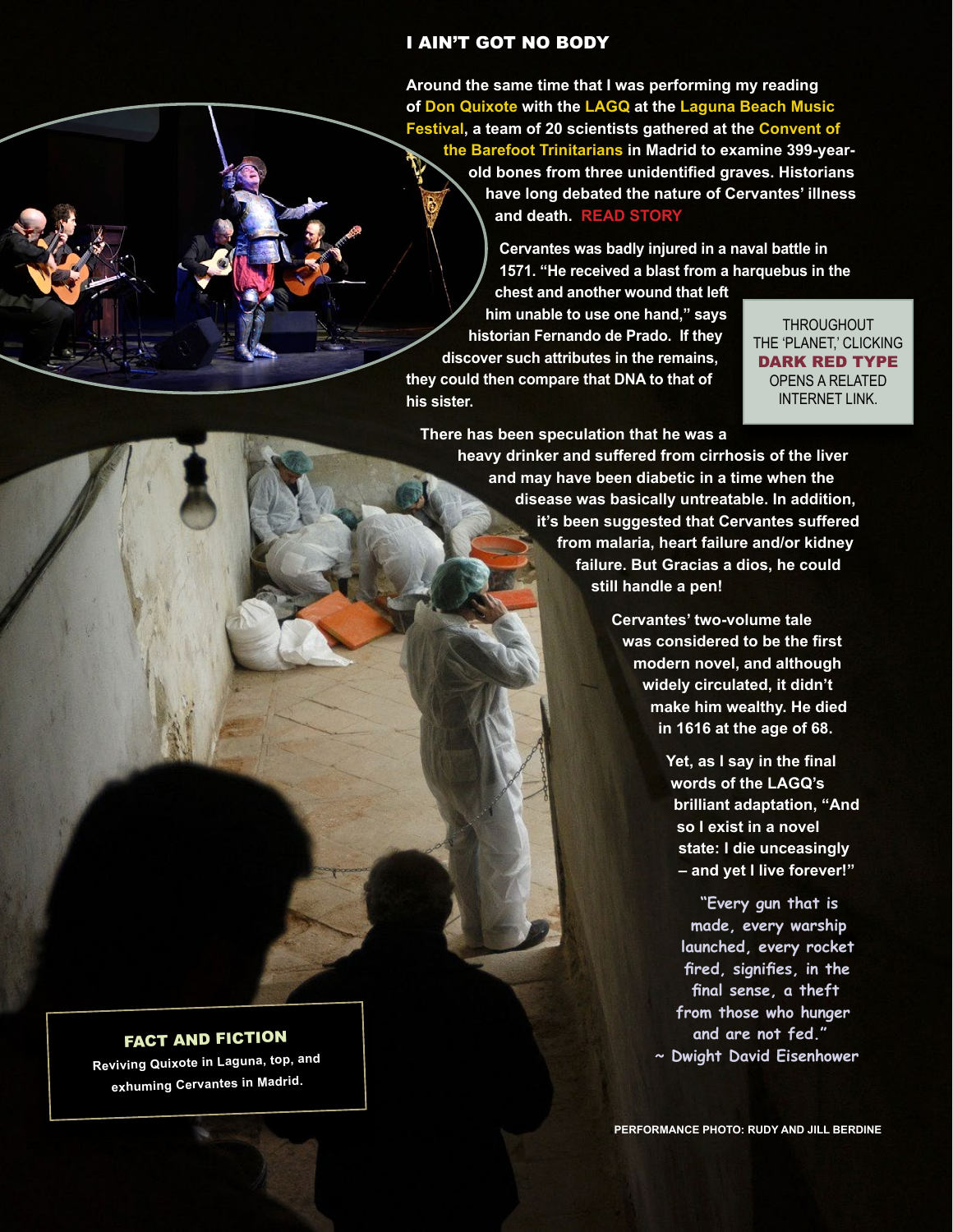

#### BETTER THAN A VACINATION

A man and a woman were sitting beside each other in the first class section of an airplane. The woman sneezed, took out a tissue, wiped her nose then visibly shuddered for ten to fifteen seconds. The man went back to his reading. A few minutes later, the woman sneezed again, took a tissue, wiped her nose, and then shuddered violently once more.

Assuming that the woman might have a cold, the man was still intrigued about the shuddering. A few more minutes passed when the woman sneezed yet again. As before she took a tissue, wiped her nose, her body shaking even more than before.

Unable to restrain his curiosity, the man turned to her and said, "I couldn't help but notice that you've sneezed three times, wiped your nose and then shuddered violently. Are you OK?"

"I am sorry if I disturbed you, I have a very rare medical condition. Whenever I sneeze I have an orgasm."

The man, more than a bit embarrassed, was still curious. "I have never heard of that condition before," he said. "Are you taking anything for it?"

The woman nodded, "Pepper."

Two nuns were riding their bicycles and one says to the other, "Oh, my goodness, I haven't come this way before." The other nun replies, "It must be the cobblestones."

#### NEVERMIND

An aging Boomer was in the Great Walmart of China the other day, pushing his cart around somewhat frantically,

when he collided with a young guy. "Sorry about that, " he said, "I'm looking for my wife and I guess I wasn't paying attention to where I was going."

The young guy says, "Look, I totally understand. I'm in the same boat -- I can't find my wife either, and I'm actually getting a little desperate. And she didn't bring her phone with her, so I can't even call her."

So the old guy suggests, "Hey, maybe we can help each other. What does your wife look like?"

"Well, OK," the young guy says, "She's 24 years old, tall, with blond hair, big blue eyes, long legs, and she's wearing tight white shorts, a halter top and no bra. What does your wife look like?"

The older guy thinks for a minute and then says, "Doesn't matter - let's look for yours."

"Space is big. You just won't believe how vastly, hugely, mind-bogglingly big it is. I mean, you may think it's a long way down the road to the chemist's, but that's just peanuts to space." **~ Douglas Adams**

#### DON'T YOU JUST WISH

A Canadian farmer, a Muslim fanatic and a Hell's Angel are all biking together on a beach one day. They come across a lantern, half-buried in the sand, and when they rub off the sand, a Genie pops out.

"Thank you for freeing me, and as a reward, I will grant each one of you in turn one wish." So, the Canadian says, "Well, sir, I'm a farmer and my son will be taking over soon.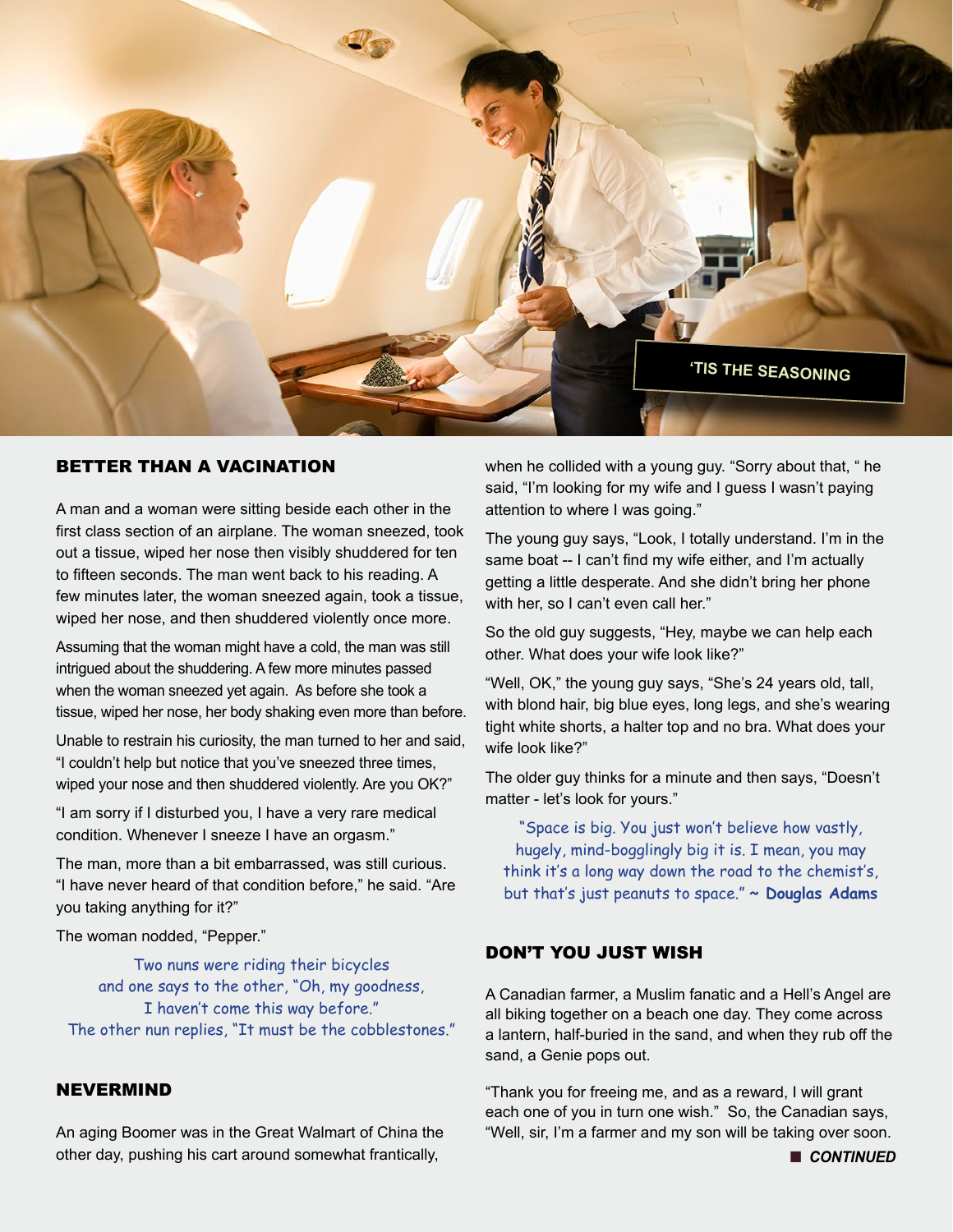"Your wish is granted," says the Genie, and with a blink of his eye, it is so.

The Muslim is impressed and without a moment's hesitation he says, "I want a wall around Afghanistan, Palestine, Iraq

and Iran so that no infidels, including Americans and Canadians can ever again set foot on our precious land."

Poof! Once again, with a blink of his eye, there appeared on satellite feeds all over the globe, a visible wall surrounding these countries.

The biker then steps forward and says, "Say, Genie, I'm very curious about this here wall. What exactly does it look like?" So the Genie explains, "It's about 5,000 feet high, 500-feet thick and completely surrounds the countries. Nothing can get in or out."

The biker plops down on his Harley, pops a beer and lights up a big stogie. Then, he smiles and says, "Fill it with water."

"The Vermont Teddy Bear Company is offering a 50 Shades of Grey stuffed bear dressed in a suit holding a blindfold and handcuffs." **~ Phil's Phuzzy Phacts**

# HERE'S THE FUNNY PART

"The real difficulty is with the vast wealth and power in the hands of the few and the unscrupulous who represent or control capital. Hundreds of laws of Congress and the state legislatures are in the interest of these men and against the interests of workingmen. These need to be exposed and repealed. All laws on corporations, on taxation, on trusts, wills, descent, and the like, need examination and extensive change. This is a government of the people, by the people, and for the people no longer. It is a government of corporations, by corporations, and for corporations — How is this?"

*From the diary of President Rutherford B. Hayes, March 11,1888*

"A reasoning being would lose his reason in attempting to account for the great phenomena of nature, had he not a Supreme Being to refer to; and well has it been said that, if there had been no God, mankind would have been obliged to imagine one."

**~ George Washington**

# FORWARD, INTO THE PAST

In *LA Times* letters, **Scott W. Hughes** expressed the view shared by many Progessives, responding to an OpEd piece:

"It's about time that someone published what many Americans thought at the time and continue to think today: Bush was a disaster. His legacy will be a stain upon the United States for generations to come.

"Bush didn't act on the warnings of the previous administration about terror threats, and the 9/11 attacks happened on his watch. He attacked the wrong country after 9/11 and allowed Osama Bin Laden to escape. He ran up the debt to astronomical figures

by not putting the costs of two wars on the books. He destroyed any credibility the United States had as being 'the good guys' with the revelations of Abu Ghraib and his administration's embrace of torture. Countless lives of American soldiers and foreign civilians were lost or damaged in war.

"No, it's not too late to judge. It's far too late," citizen Hughes concludes.

"Every war when it comes, or before it comes, is represented not as a war but as an act of self-defense against a homicidal maniac." **~ George Orwell**

# CLOSE MAIL CALLS

HAYES-ING **Rutherford B setting it straight!**

**I WANT YOU** 

**TO #OCCUPYWALLSTREET** 

I got this message from my shirttail cousin and Goshen resident, **Dr. Robert Riddle, DDS**:

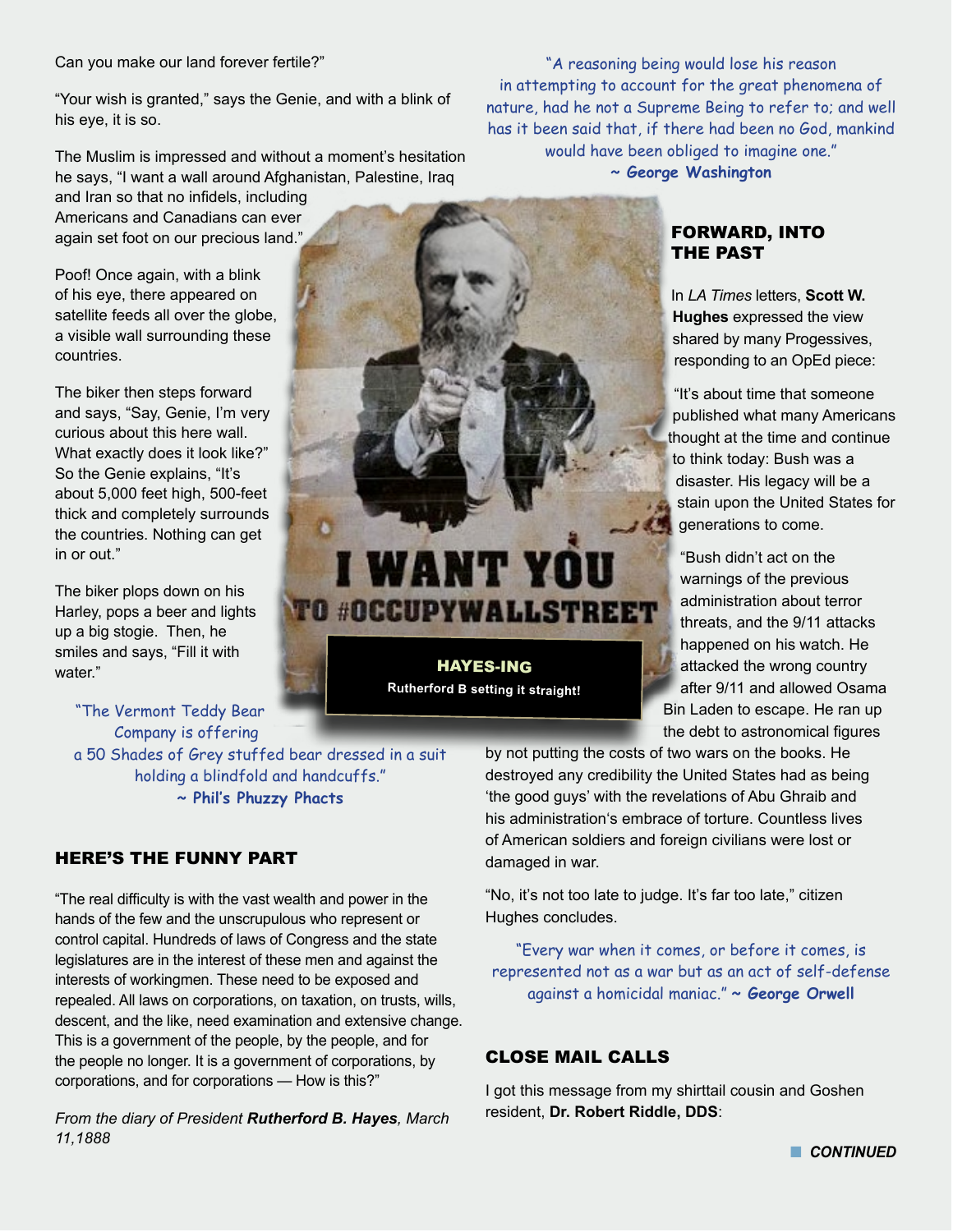

"The **[RECENT ARTICLE](http://www.elkharttruth.com/news/Ask-the-Truth/2015/02/07/Mafia-activity-in-Elkhart-Are-the-rumors-fact-or-fiction.html)** in the *Elkhart Truth* about this area's connection with the infamous **John Dillinger** has a special interest for me. The visit by the Dillinger gang to my grandfather's home has been part of our family lore since I can remember. My mother's father, **George Mellinger**, built several cottages on his property on the south side of Lake Wawasee, which were rented out to vacationers.

"When Dillinger was on the lam after the Warsaw police station incident, he visited my grandfather's home and my mother answered the door. I suppose his picture had been in the newspapers and mom recognized him. Dillinger asked to rent a room or cottage for the night and mom told him there were none available that night. He then went across the road and stole the license plate from **Dr. Grayston**'s Cadillac and left. I suppose this was the same night he eventually went to the cottage on Syracuse Lake.

"I can only imagine the reaction of my Grandfather when he learned of the close call and often wonder what the outcome would have been if he had rented a cottage and the police had been notified."

And another nominee for The Funny Names Club of America from comic, playwright and author **Steve Bluestein**: "In high school I worked in Filene's basement. Woman hands me her credit card. Her name? **Mrs. Samuel Fawkoff**. I took one look at the card and could not stop laughing. Every time I tried to compose myself it got worse. I will never forget that name."

## KNOCK, KNOCK

A man and his wife were awakened at 3 am by a loud pounding on the door. The man gets up and goes to the door where a drunken stranger, standing in the pouring rain, is asking for a push.

"Not a chance," says the husband, "it is 3 in the morning!" He slams the door and returns to bed.

"Who was that?" asks his wife. "Just some drunk guy asking for a push," he answers. "Did you help him?" she asks. "No, I did not, it is 3 in the morning and it is pouring rain out there!"

"Well, you have a short memory," says his wife. "Can't you remember about three months ago when we broke down, and those two guys helped us? I think you should help him, and you should be ashamed of yourself! God loves drunk people too."

The man does as he is told, gets dressed, and goes out into the pounding rain. He calls out into the dark, "Hello, are you still there?"

"Yes," comes back the answer. "Do you still need a push?" calls out the husband. "Yes, please!" comes the reply from the dark. "Where are you?" asks he husband.

"Over here on the swing," replied the drunk.

"You can only predict things after they've happened." **~ Poet Charles Bukowski**

And now, thanks to you, neither will we.

"Worry is like a rocking chair: it gives you something to do but never gets you anywhere." **~ Erma Bombeck**

**n** CONTINUED